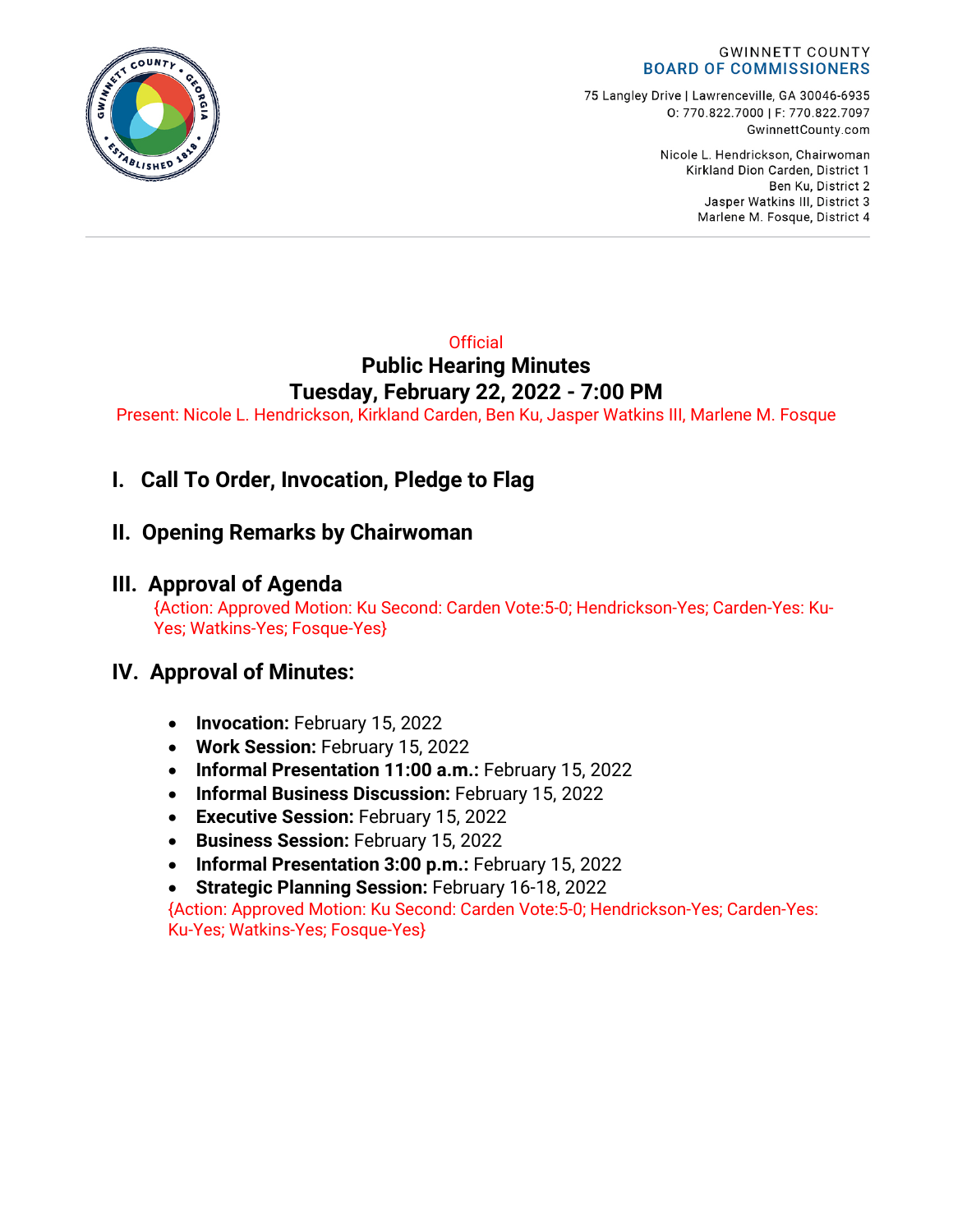## **V. Public Hearing - Old Business**

#### **1. Planning & Development/Susan Canon**

**2021-1622** (Formerly GCID 20210454) **CIC2021-00008**, Applicant: Childress Klein Properties, Inc., Owner: CK Stone Mountain Parking Lot, LLC, Tax Parcel Nos. R6060 053 and 080, Change in Conditions of Zoning for Property Zoned C-2, 1900 Block of West Park Place Boulevard and 2000 Block of Bermuda Road, 13.57 acres. District 2/Ku and 3/Watkins (Tabled on 2/22/2022) (Tabled to 4/26/2022) (Public hearing was not held) [Planning Department Recommendation: Deny] [Planning Commission Recommendation: Deny] {Action: Tabled Motion: Ku Second: Carden Vote: 5-0; Hendrickson-Yes; Carden-Yes; Ku-Yes; Watkins-Yes; Fosque-Yes}

**2022-0044 CIC2022-00001,** Applicant: 6590 Sugarloaf Investments, LLC, c/o Andersen, Tate & Carr, P.C., Owner: Blue Panther Development, LLC., Tax Parcel No. R7122 185; 6590 Sugarloaf Parkway; Change in Conditions of Zoning for Property Zoned C-2, 1.63 acres, District 1/Carden (Tabled on 2/22/2022) (Tabled to 3/22/2022) (Public hearing was not held) [Planning Department Recommendation: Deny] [Planning Commission Recommendation: Tabled - Date: 3/1/2022] {Action: Tabled Motion: Carden Second: Ku Vote: 5-0; Hendrickson-Yes; Carden-Yes; Ku-Yes; Watkins-Yes; Fosque-Yes}

**2021-1643** (Formerly GCID 20211455) **SUP2021-00072**, Applicant: Reginald Crayton, Owner: Ziven Properties, LLC; Tax Parcel Nos. R6208 077, and 105; 3634 East Liddell Road and 3600 Block of Shackleford Road; Special Use Permit in a C-2 Zoning District for a Car Wash; 1.11 acres. District 1/Carden [Planning Department Recommendation: Deny] [Planning Commission Recommendation: Deny w/out Prejudice] {Action: Denied without Prejudice Motion: Carden Second: Ku Vote: 5-0; Hendrickson-Yes; Carden-Yes; Ku-Yes; Watkins-Yes; Fosque-Yes}

**2021-1624** (Formerly GCID 20211158) **RZC2021-00021**, Applicant: Reside Partners, LLC c/o Andersen, Tate & Carr, P.C., Owners: Mansour Properties, LLC, Lifestyle Family, LP, John W. Bailey, Rubin Lansky, et. al., and The Lansky Partnership, LP; Rezoning of Tax Parcel Nos. R7146 050, 031, 001, and 007; 1213 Laurel Crossing Parkway, 2620 Mall of Georgia Boulevard, 2900 Buford Drive, and 2900 Block of Buford Drive; C-2 and RA-200 to MU-R for a Mixed-Use Development; 18.19 acres. District 4/Fosque (Tabled on 2/22/2022) (Tabled to 3/22/2022) (Public hearing was not held) [Planning Department Recommendation: Approve with Conditions] [Planning Commission Recommendation: Approve with Conditions] {Action: Tabled Motion: Fosque Second: Ku Vote: 5-0; Hendrickson-Yes; Carden-Yes; Ku-Yes; Watkins-Yes; Fosque-Yes}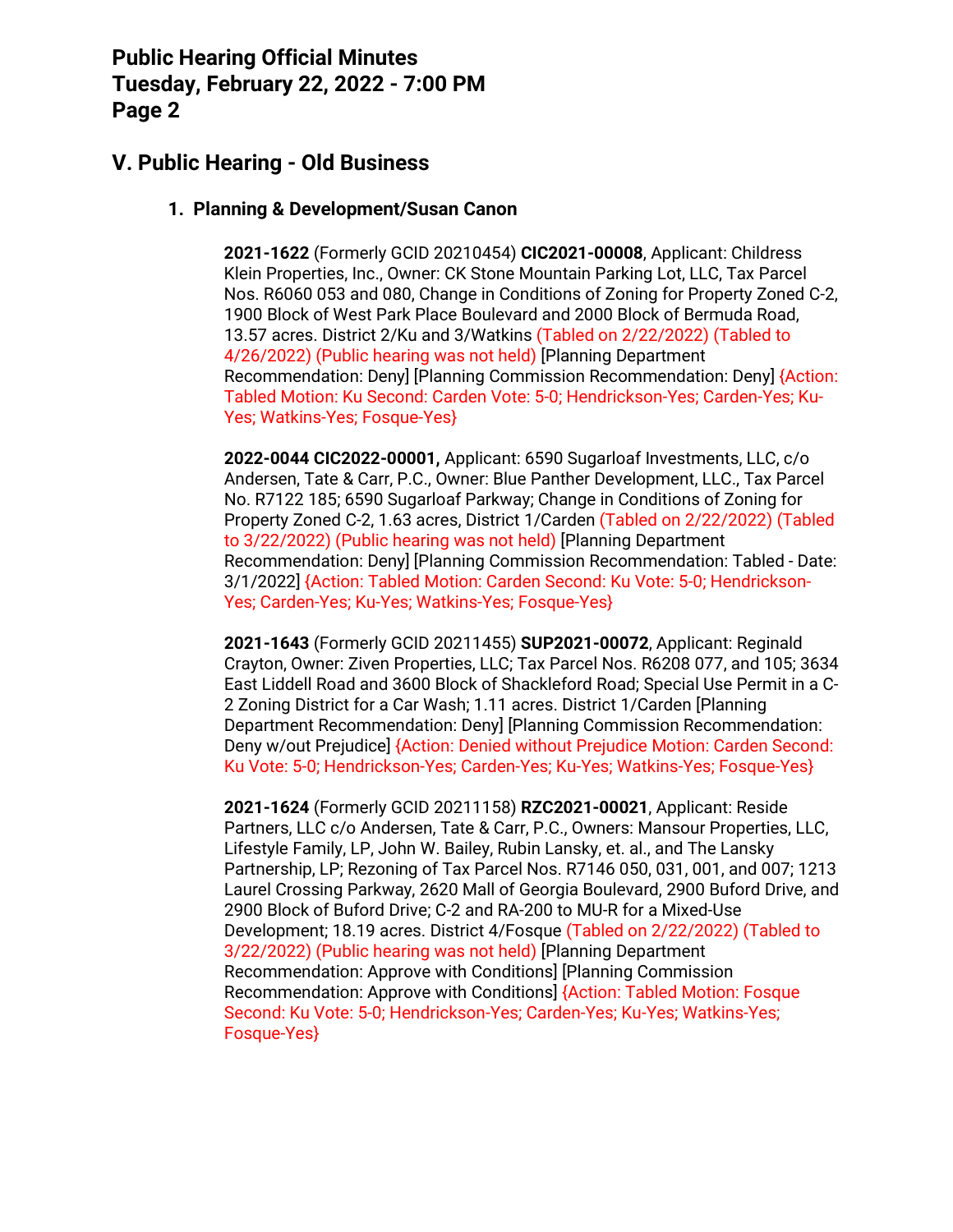## **V. Public Hearing - Old Business**

#### **1. Planning & Development/Susan Canon**

**2021-1646** (Formerly GCID 20211461) **RZC2021-00025**, Applicant: JLB Partners, LLC, Owner: Executive Committee-Baptist Convention; Rezoning of Tax Parcel No. R7122 005; 6405 Sugarloaf Parkway; R-100, O-I, and C-2 to MU-R for a Mixed-Use Development; 40.45 acres. District 1/Carden (Tabled on 2/22/2022) (Tabled to 3/22/2022) (Public hearing was not held) [Planning Department Recommendation: Deny] [Planning Commission Recommendation: Tabled - Date: 3/1/2022] {Action: Tabled Motion: Carden Second: Ku Vote: 5-0; Hendrickson-Yes; Carden-Yes; Ku-Yes; Watkins-Yes; Fosque-Yes}

**2021-1659** (Formerly GCID 20210935) **Approval/authorization** of a Resolution Consenting to the Deannexation of Tax Parcel R3006 009 from the City of Braselton. Subject to approval as to form by the Law Department. District 3/Watkins (Tabled on 2/22/2022) (Tabled to 6/28/2022) (Public hearing was not held) {Action: Tabled Motion: Watkins Second: Fosque Vote: 5-0; Hendrickson-Yes; Carden-Yes; Ku-Yes; Watkins-Yes; Fosque-Yes}

**2021-1660** (Formerly GCID 20211011) **RZC2021-00023**, Applicant: Gwinnett County Board of Commissioners, Owner: VDC Development Group LLC, zoning of two portions of Tax Parcel No. R3006 009, O-I (City of Braselton) to O-I (Gwinnett County), 5900 Block of Thompson Mill Road, 0.113 acres and 0.437 acres. District 3/Watkins (Tabled on 2/22/2022) (Tabled to 6/28/2022) (Public hearing was not held) [Planning Department Recommendation: Approve with Conditions] [Planning Commission Recommendation: Approve with Conditions] {Action: Tabled Motion: Watkins Second: Fosque Vote: 5-0; Hendrickson-Yes; Carden-Yes; Ku-Yes; Watkins-Yes; Fosque-Yes}

**2021-1648** (Formerly GCID 20211463) **RZM2021-00049**, Applicant: Grayson Development, LLC, c/o Mahaffey Pickens Tucker, LLP, Owner: Grayson Development, LLC; Rezoning of Tax Parcel No. R5164 008; 3195 Loganville Highway; C-2 to R-TH for Townhouses; 13.58 acres. District 3/Watkins [Planning Department Recommendation: Deny] [Planning Commission Recommendation: Deny] {Action: Denied Motion: Watkins Second: Carden Vote: 5-0; Hendrickson-Yes; Carden-Yes; Ku-Yes; Watkins-Yes; Fosque-Yes}

**2022-0050 RZM2022-00001,** Applicant: Brand Properties, c/o Alliance Engineering and Planning, Owner: Sugarloaf InfraProp Hwy85, LLC; Rezoning of Tax Parcel No. R7114 236; 2370 Sever Road; O-I to RM-24 for Apartments; 9.96 acres. District 1/Carden [Planning Department Recommendation: Approve with Conditions] [Planning Commission Recommendation: Approve with Conditions] {Action: Approved with Change Motion: Carden Second: Ku Vote: 4-1; Hendrickson-Yes; Carden-Yes; Ku-Yes; Watkins-No; Fosque-Yes}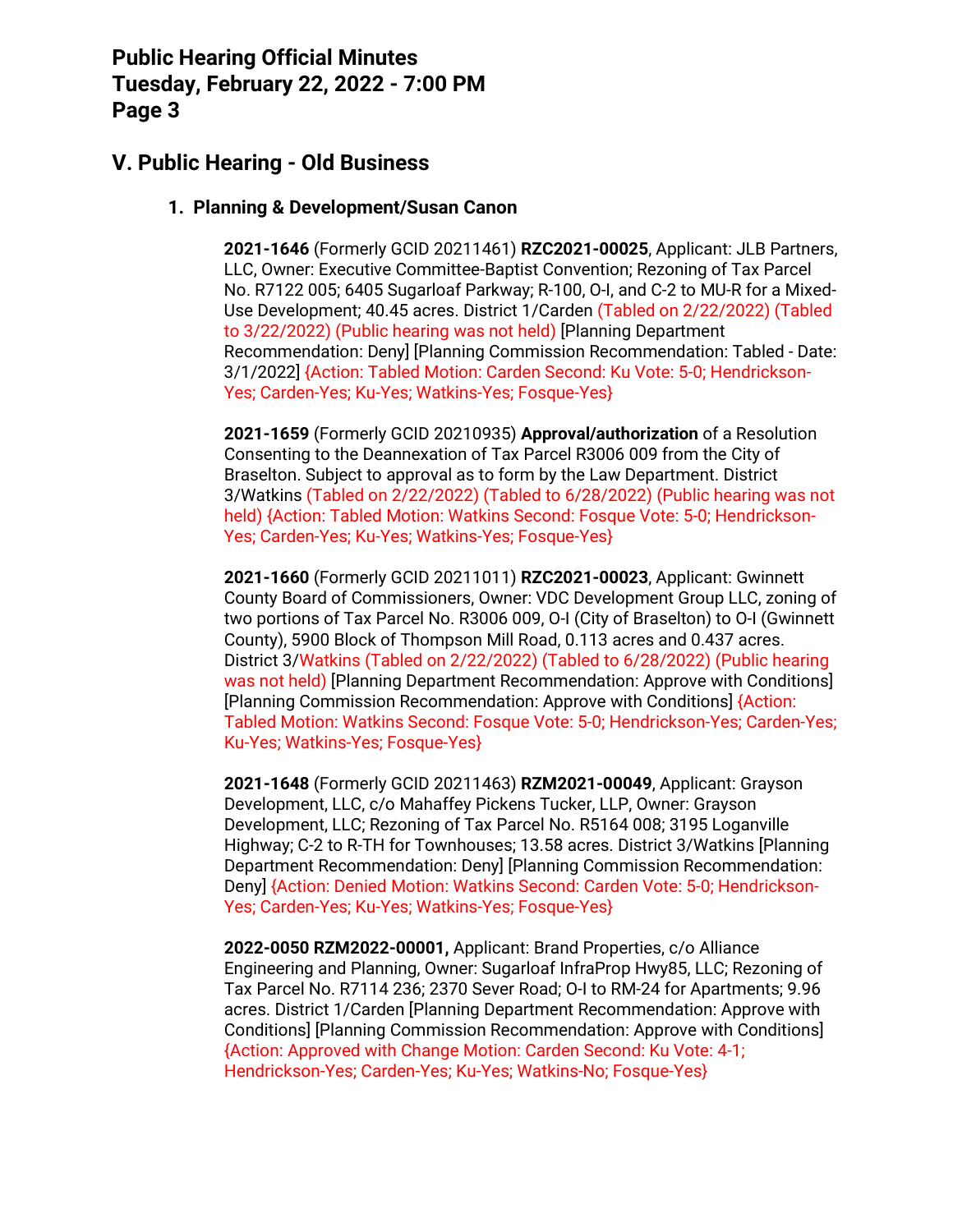## **V. Public Hearing - Old Business**

#### **1. Planning & Development/Susan Canon**

**2021-1621** (Formerly GCID 20211359) **RZR2021-00046**, Applicant: CasGwyn Construction, LLC c/o Andersen, Tate & Carr, P.C., Owner: James P. Baskin; Rezoning of Tax Parcel No. R5188 006; 2766 Camp Mitchell Road; R-100 to TND for a Single-Family Detached Subdivision; 13.47 acres. District 3/Watkins [Planning Department Recommendation: Deny] [Planning Commission Recommendation: Deny] {Action: Remand Back to the Planning Commission April 2022 Meeting Motion: Watkins Second: Ku Vote: 5-0; Hendrickson-Yes; Carden-Yes; Ku-Yes; Watkins-Yes; Fosque-Yes}

**2021-1638** (Formerly GCID 20211362) **RZR2021-00049**, Applicant: DVC, LLC, Owners: Larry Nash, Barbara Cox Mahaffey, and Nell Cox Nash; Rezoning of Tax Parcel Nos. R5327 025 and 035; 2311 and 2331 Harbins Road; RA-200 to OSC for a Single-Family Detached Subdivision; 47 acres. District 3/Watkins (Tabled on 2/22/2022) (Tabled to 3/15/2022) (Public hearing was held) [Planning Department Recommendation: Approve with Conditions As R-100] [Planning Commission Recommendation: Approve with Conditions As - R-100] {Action: Tabled Motion: Watkins Second: Carden Vote: 5-0; Hendrickson-Yes; Carden-Yes; Ku-Yes; Watkins-Yes; Fosque-Yes}

### **VI. Public Hearing - New Business**

#### **1. Change in Conditions**

**2022-0138 CIC2022-00002,** Applicant: Thomas Eye Medical Properties, LLC c/o Andersen, Tate & Carr, P.C.; Owner: Overlook at Huntcrest, LLC; Tax Parcel No. R7155 518; 1465 Satellite Boulevard; Change in Conditions of Zoning for Property Zoned MU-R; 3.56 acres; District 1/Carden (Tabled on 2/22/2022) (Tabled to 3/22/2022) (Public hearing was not held) [Planning Department Recommendation: Deny] [Planning Commission Recommendation: Tabled - Date: 3/1/2022] {Action: Tabled Motion: Carden Second: Ku Vote: 5-0; Hendrickson-Yes; Carden-Yes; Ku-Yes; Watkins-Yes; Fosque-Yes}

**2022-0141 CIC2022-00005,** Applicant: Kevin & J Company c/o Hilliard Starkey Law; Owner: Lowell Property Management, LLC; Tax Parcel No. R7044 233; 1330 Capital Circle; Change in Conditions of Zoning for Property Zoned M-1; 1.94 acres; District 1/Carden [Planning Department Recommendation: Approve with Conditions] [Planning Commission Recommendation: Approve with Conditions] {Action: Approved with Stipulations Motion: Carden Second: Ku Vote: 5-0; Hendrickson-Yes; Carden-Yes; Ku-Yes; Watkins-Yes; Fosque-Yes}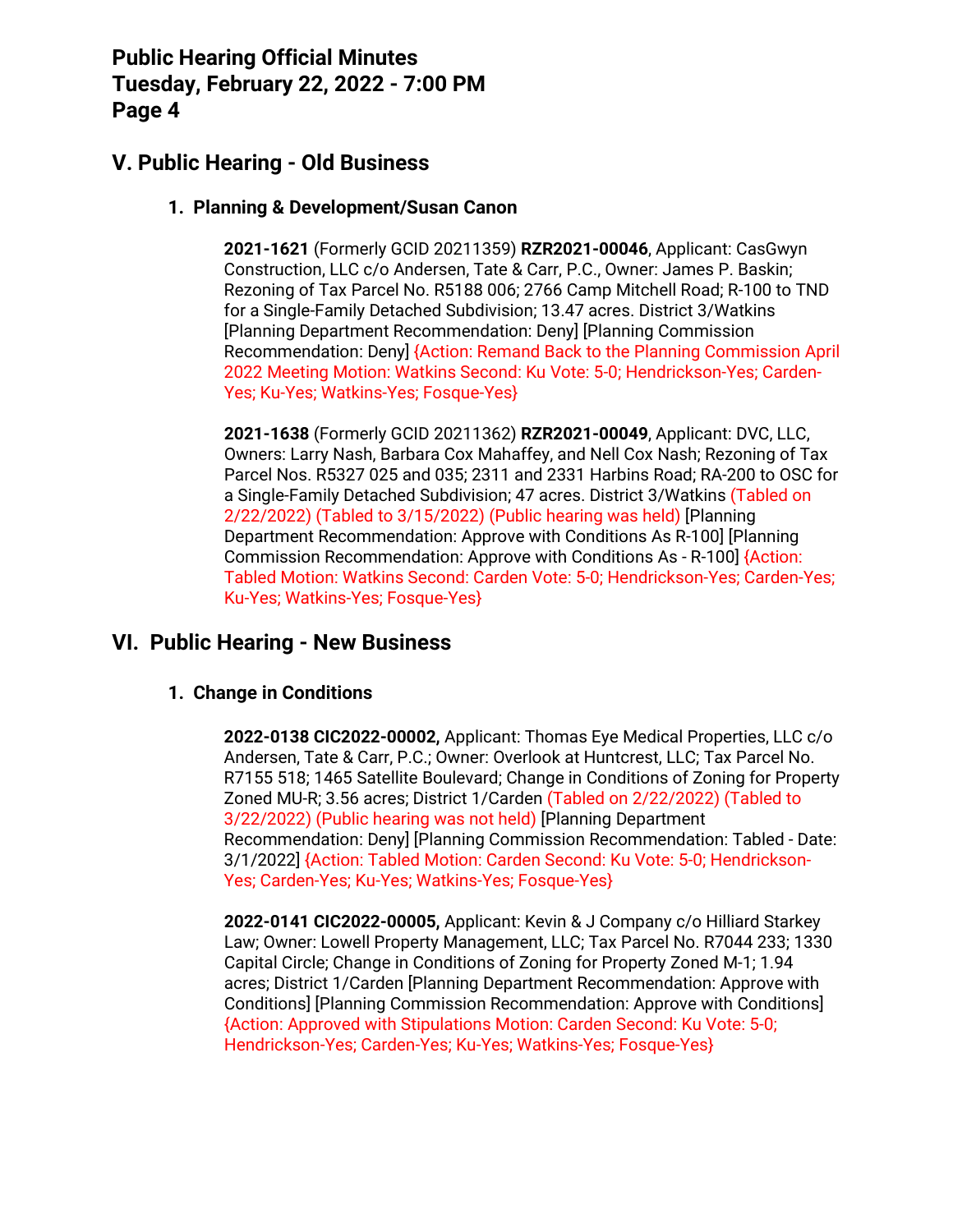#### **VI. Public Hearing - New Business**

#### **2. Rezonings**

**2022-0143 RZC2022-00004,** Applicant: L Murphy, LLC c/o Mahaffey Pickens Tucker LLP; Owners: Jimmie Tullis, Diana Tullis, Mary Ellen Tullis, and Genia Lanza; Rezoning of Tax Parcel No. R1001 025; 2787 Hamilton Mill Road; RA-200 to C-2 for a Self-Storage Facility, Retail, and Restaurant; 5.05 acres; District 4/Fosque [Planning Department Recommendation: Approve with Conditions] [Planning Commission Recommendation: Approve with Conditions] {Action: Approved with Change Motion: Fosque Second: Watkins Vote: 5-0; Hendrickson-Yes; Carden-Yes; Ku-Yes; Watkins-Yes; Fosque-Yes}

**2022-0144 SUP2022-00005,** Applicant: L Murphy, LLC c/o Mahaffey Pickens Tucker LLP; Owners: Jimmie Tullis, Diana Tullis, Mary Ellen Tullis, and Genia Lanza; Tax Parcel No. R1001 025; 2787 Hamilton Mill Road; Special Use Permit in a Proposed C-2 Zoning District for a Self-Storage Facility; 5.05 acres; District 4/Fosque [Planning Department Recommendation: Approve with Conditions] [Planning Commission Recommendation: Approve with Conditions] {Action: Approved with Change Motion: Fosque Second: Watkins Vote: 5-0; Hendrickson-Yes; Carden-Yes; Ku-Yes; Watkins-Yes; Fosque-Yes}

**2022-0146 RZC2022-00005,** Applicant: Ruby Lee; Owners: Lynda Li Trust and Shen Tsou-Han; Rezoning of Tax Parcel Nos. R5016 022, 023, and 068; 2871 and 2885 Lawrenceville Highway; C-2 and R-75 to MU-C for a Mixed-Use Development; 10.68 acres; District 4/Fosque (Tabled on 2/22/2022) (Tabled to 3/22/2022) (Public hearing was not held) [Planning Department Recommendation: Deny] [Planning Commission Recommendation: Tabled - Date: 3/1/2022] {Action: Tabled Motion: Fosque Second: Watkins Vote: 5-0; Hendrickson-Yes; Carden-Yes; Ku-Yes; Watkins-Yes; Fosque-Yes}

**2022-0147 RZM2022-00002,** Applicant: Taylor Morrison of Georgia c/o Mahaffey Pickens Tucker, LLP; Owners: Jerry Singleton, Jeff Singleton, Clifford Singleton, Kathy Singleton, Teena Broadnax, Lee Broadnax, Chandler Broadnax, Teena Barrett, Ronald Barrett, Chad Barrett, Vince Burton, Kristy Burton, Jesse Burton, and Joan Carolyn Livsey; Rezoning of Tax Parcel No. R5163 012; 295 Hoke O'Kelly Mill Road; R-100 to R-TH for a Single-Family Detached Subdivision; 38.88 acres; District 3/Watkins (Tabled on 2/22/2022) (Tabled to 4/26/2022) (Public hearing was not held) [Planning Department Recommendation: Approve with Conditions As OSC] [Planning Commission Recommendation: Tabled - Date: 4/11/2022] {Action: Tabled Motion: Watkins Second: Fosque Vote: 5-0; Hendrickson-Yes; Carden-Yes; Ku-Yes; Watkins-Yes; Fosque-Yes}